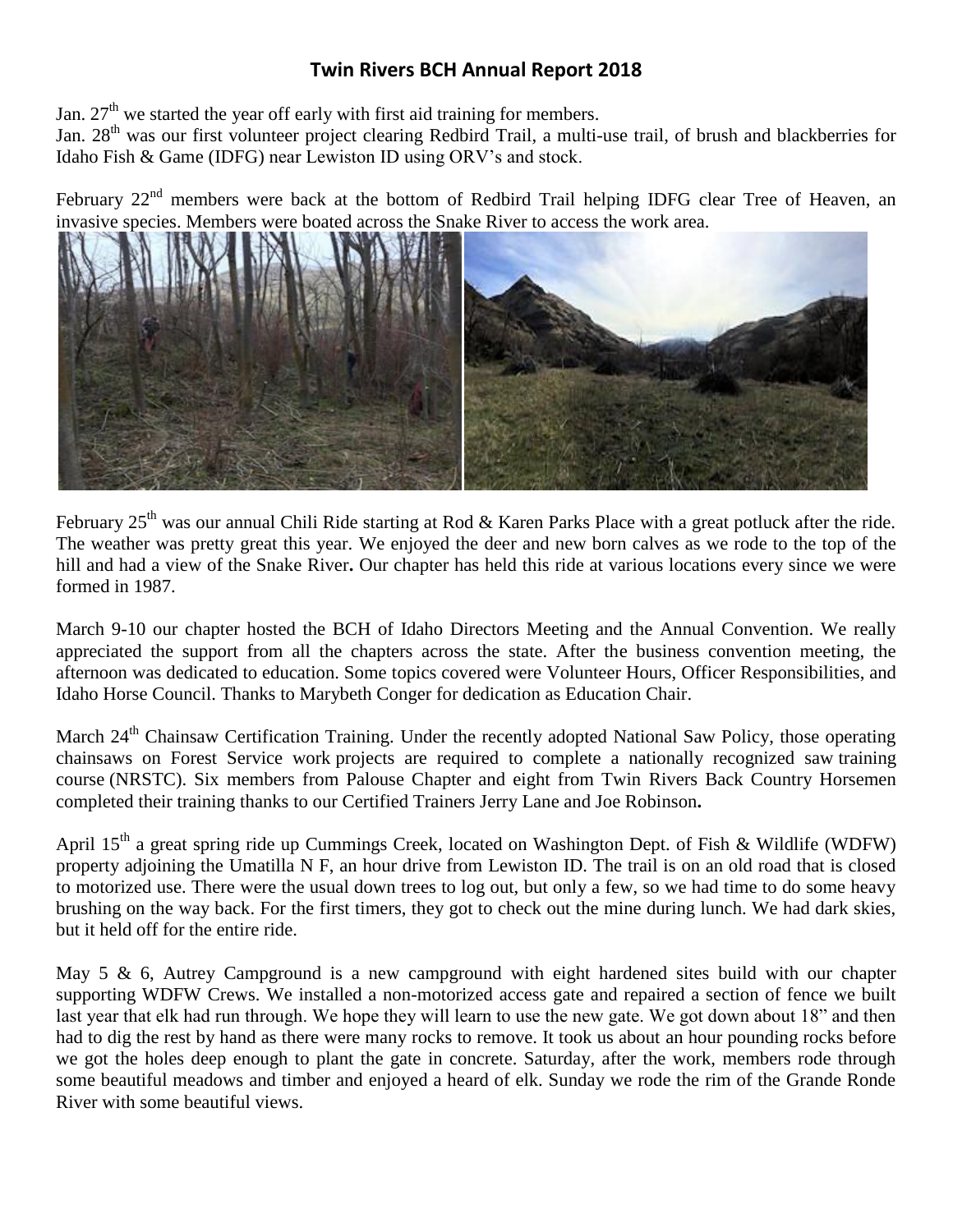May 12 more First Aid Training by instructors Dan Flanagan and Suzanne Grove. They provided CPR and first aid and certified some more members that could not make the first training class. Thanks to Dan & Suzanne as well as Jerry Lane for getting members certified as sawyers and first aid so we can work safely this summer.

The same day, Pat Bogar & Rod Parks did a packing demonstration near Lapwai ID for youths living in Idaho that are students at a Military Style Boot Camp located in Pierce ID. We were contacted by the Chief Joseph Foundation to provide the hands on demonstration.



May 13 Kid's Kamp Pre-ride These trails are located in the Umatilla NF and WDFW property. We had eleven members to log out the trails. With this many, we were able to split into two groups and work from both ends. There were many trees across the trail. We were still able to get the work done just before noon. We ribboned a section in Cooper Canyon for brushing to do with the kids during kamp in June. We could not have asked for better weather. Thanks to everyone that came and worked! The trail is open up the South Fork of Asotin CR, Dark Canyon, and Cooper Canyon.

June 2<sup>nd</sup> Chapter FUNdraiser Ride, IDFG land south of Lewiston ID. This is our annual money maker and member drive. We were very surprised by the amount of riders, as there was graduation for Asotin, Lewiston, and Clarkston the same day. Great weather always brings out the riders! We sold 150 hands, had a lot of fun and made a little money for the chapter. Thanks to Betty Barnes for covering all the logistics and the Kitchen Crew of Karen Parks, Susie Paulson, and Pat Hough. Then there was the setup and teardown crew that made life easy for the rest of us. Thanks!

June 3rd Dough Cr. A-A-Cabin Project, IDFG, Craig Mountain WMA south of Lewiston ID It started looking like we would not have any time for work at the cabin. Went through an entire tank of gas in the chainsaw and still were not there yet. Well, there was a fantastic crew of four. We were able to install metal flashing around the cabin and deck for fire protection and still had time to mow the grass around all the hitchrails, outhouse, and cabin. We also sprayed ground sterline around all the structures as addition fire protection. Thanks to the work crew!

### June 12-16 Kid's Kamp, WDFW

We had 28 signed up by the deadline, but ended up with only 23. Members were happy for the smaller group, as we don't like to have more than 25. This year we had gun safety and care for firearms, training for hobbling stock and setting up a highline, as well as our usual LNT topics. The older youths also helped roll up some high tensile wire that we got tangled up in a couple years back as a project for WDFW for letting us use the Smoothing Iron Ranch to hold the Kamp. We had fantastic weather the entire week. As usual, we got to see the herd of elk on our rides. Billie Havens added some entertainment to the fire building training by having competition on boiling an egg after they got their fire burning. Thanks to Lisa Swanson and Linda Lane for entertaining them with lots of fun and games. Lost shoes were the only problem with the rides for a few of the horses. The new water line we installed two years ago sprang a leak. Thanks to WDFW for getting us a portable water tank and Jim Bunch for hauling the water up the hill every day in his pickup.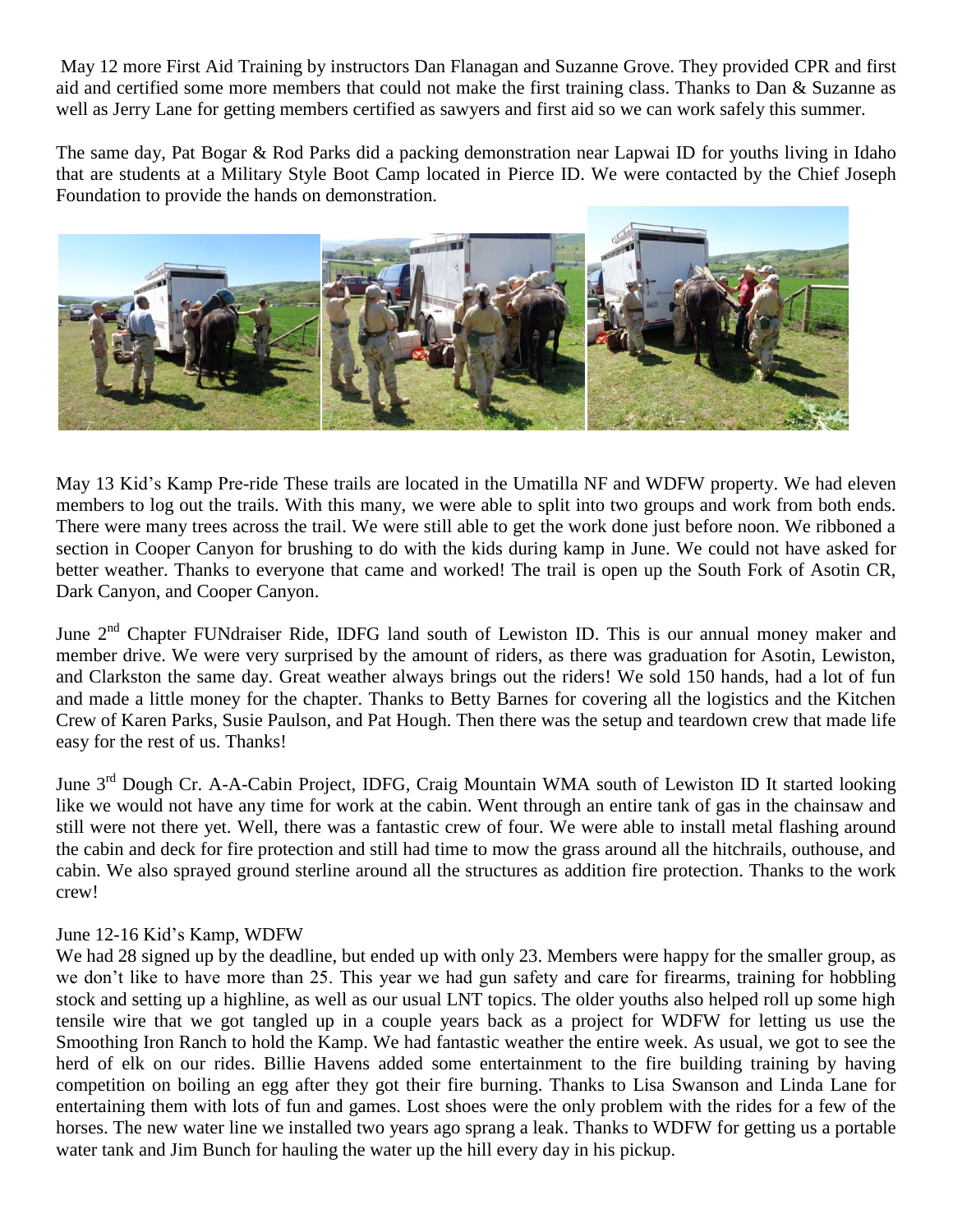

June 18-25 Weitas Creek Weed Spraying, NezPerce-Clearwater NF, North Fork District

The pack into the Weitas Guard Station for the first night was a little wet, as it rained right up until we headed out. The good news was the trail was cut out. The bad news, the road was not cut out, so Emily Poor, FS, did not make it to the guard station the first night with all our supplies. We will never go without have our sleeping bags and some food in the future. Luckily we got into the guard station, started a fire to dry out and found a can of chili to heat up for dinner. The next day Steve Cooper and Rod Parks cleared down trees to the pack bridge so the trail would be clear for the planned move to Windy Creek the next day. When we got back, we celebrated, as our gear arrived. Our next unplanned event was when the fill over the culvert at Lean Creek gave out and Steve's horse fell thru. His horses got skinned up getting around the bad culvert. Our next problem was two days of rain, so we could not do any spraying those days. We pulled hounds tongue one day waiting for the grass to dry. We finally had good enough weather that we got the spraying done at Windy Creek and West Virginia Flats. We had planned to take some day rides and fishing after the work was done, but with the minor problems we had, we had no time for that. We sure had a good time even with all the incidents. We had no problems on the pack out and headed up to Kelly Creek for the next pack project. Emily Poor put together a nice YouTube of the trip:<https://youtu.be/B19fOWywW0Y>

### June 26-26, Great Burn Study Group Pack Support, NezPerce-Clearwater NF, North Fork District

We arrived at Kelly Creek trailhead, set up camp and waited for the Great Burn crew to show up. We started getting worried when seven pm arrived and no crew. They had brake problems on their car and had it repaired, so they were pretty late, but made it. We had six pack animals loaded with their gear and headed up to Hanson Meadows. After we unloaded the gear we ate lunch and waited for the boys to show up so we could help them set up the wall tent. We finally started setting it up without them. Still no boys, so we loaded up and headed back to the trailhead. The tracks on the trail showed they went past the trail to the meadow so we stretched bailing twine across the trail and hope they found their camp before dark. They were told the meadow was 2 miles above Bear Creek so I hope they turned around after a while.

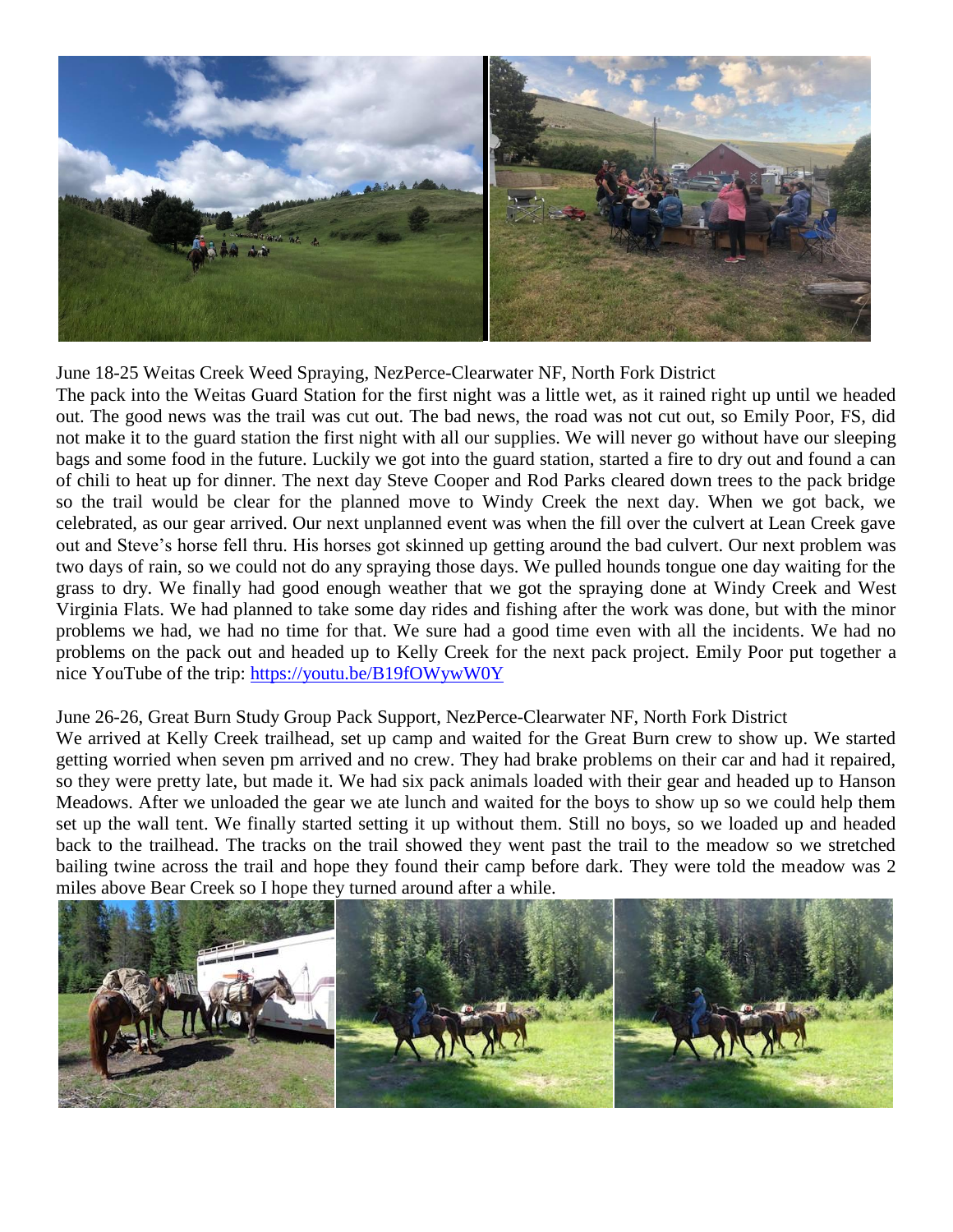### August 3 & 4, Anderson Butte Trail Clearing, NezPerce-Clearwater NF, Red River RD

Matt Bake, Joe Robinson (North Central Chapter), Jerry Lane, and Linda Lane cleared Trail No. 805 from Anderson Butte towards Meadow Creek Cabin on 4th. We arrived at the end of the road on the evening of August 3, had a fabulous steak dinner cooked by Chef Matt, and then hit the sack so that we could get an early start on Saturday. Linda picked huckleberries near our campsite on Friday night so that we could have huckleberry pancakes for breakfast to start the day off.

The first part of the trail up to the Anderson Butte Lookout was already cleared as it had been used by 4 wheelers a couple of weeks prior. The approximately four miles of the trail from the lookout down towards the cabin were fantastic with just a few trees across the trail. Jerry, Joe, and Matt made quick work of the clearing. However, when we were about two miles from the cabin, we encountered a downed tree that had wiped out the trail. We decided that it was not safe for our animals to go around this obstacle, therefore, we returned to our campsite for the night. Following our trip, Doug Olive from the Forest Service reported that he sent a crew in to repair the trail. The trail is now open all the way to the Meadow Creek cabin. On Sunday morning, Jerry and Linda Lane rode the Kirk's Fork trail to Anderson Butte lookout. Both this trail and the Anderson Butte trail are fantastic trails with good tread and beautiful scenery.

Aug. 10-14, Ten Mile Trail is a low elevation access trail to the Gospel-Hump Wilderness compared to accessing from Moore's Station. The trail is 12 miles long and 10 ½ miles are in the wilderness, so only hand tools. Were we ever happy to see that the FS had bladed the last ten miles of the road to the Ten Mile Trailhead. You could make it around the corners with trailers without having to climb the banks to keep from going over the bank and hitting trees along the edge of the road. We had beautiful weather for the entire time. Since Jerry did not get many members offering to help, he and Linda went up earlier for a weekend and logged out about three miles of trail. He anticipated that we would make it to Ten Mile Meadows on the first day, but as usual, there were too many trees down. Luckily, we were able to get around the last few of the down trees and pack some gear to the meadow. Last year, they found a new place to camp at the meadow that is on high ground for people and stock. No more sloshing through the meadow to round up your stock. Day three, Doug Olive, FS, joined us as we packed camp to the meadow and then cleared out the trees that we had gone around the day before as well as made it up the trail about a mile farther. Well, finally with the expert help from Doug and less trees down, we made it all the way to the end of the trail for a long day. Linda worked hard all day and then cooked all our meals while we enjoyed beverages. Boy are we spoiled! Since we accomplished the work a day early, we all decided to return to the trailhead and head home knowing that we had done a great job!



August 20 – 23 Elmer Creek Pack Support for Montana Conservation Corp Crew Trip #1, Nez Perce-Clearwater NF North Fork RD. Bob Hough would like to thank Billie Havens and Connie Marshall for their work and great cooking. The three of them left the smoke behind in Lewiston on August 20th and arrived at Isabella Creek Campground set up camp and had a great chicken dinner. Up early the next morning, they met a group of young workers from Montana Conservation Corps. The items to be packed in were loaded and they set out. After watering the horses, they continued up to Elmer Creek and arrived at the camp site of the work crew. The three then returned to camp. Billie and Connie took a second trip in with one loaded pack animal (Bob had to stay in camp to protect it from the bears that never showed). The following morning they took a ride up to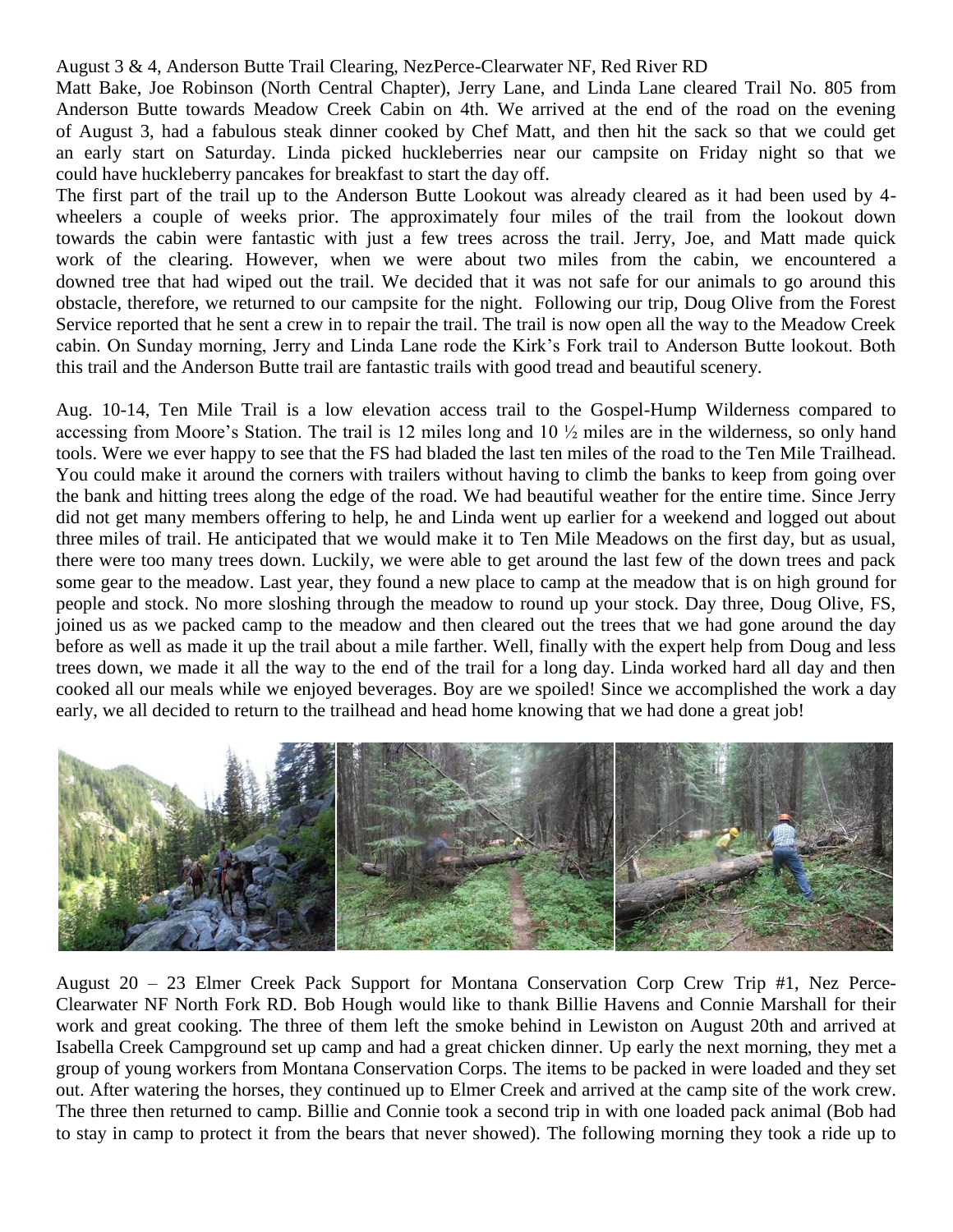Mallard Point just for fun and a great view. On August 23<sup>rd</sup> after breakfast they returned for a smoky day back in Lewiston

Sept.1 Elmer CR Trip #2 Don, Rod Sangster, and Lorelei left Clarkston Friday afternoon headed for the Isabella Creek Trailhead North of Headquarters, the navigator/co-pilot (me) did a great job of getting us to the North Fork of the Clearwater River, but failed to let the driver know that we needed to take a "left" once we crossed the bridge. We continued driving and chatting until we reached the Bungalow. Yes that is SEVERAL miles off course. Anyways, we turned around, spent the night at the Forest Service parking lot and got up to the trail head at 8 a.m. just in time for a 30 minute stretching routine with the trail crew. Don loaded 340 pounds of "stuff" into 6 pannier bags, while I saddled horses, and Rod exchanged jokes with the trail crew. After they headed out for their camp, we had a quick breakfast and were on the trail with 3 pack horses at 9:15. It was a beautiful ride up to their camp about 3 miles. After we unloaded we rode on up the trail about half mile and got to see the beautiful Heritage Cedar Grove. There were trees over 50 feet around and they figure they are over 500 years old. Very impressive!

Sept. 7-8, Elmer Creek Pack Out Trip #3, Bob Hough and Mike Welling packed out the MCC Crew's gear and the tools. There were six pack loads of gear. They made two round trips and got everything back to the Isabella Cr Trailhead.

September 21-23. PanJab Campground Chapter Ride, Umatilla NF, Pomeroy RD Lorelei McNamee reported the weather was good, the ride was fantastic and a happy group camped out Friday and Saturday Night.

November 24 Annual Gate Closing Ride, WDFW Land, Reported by Lorelei McNamee. The annual ride at Fordyce Trailhead on November  $24<sup>th</sup>$ , 2018 was a success. Don and I arrived a little after 9:00 and along with some expert help by Bob Hough were able to get the wire re-stretched on the fence by the horse gate. It has been broken and loose for years. Thank you, Don and Bob, this has been bugging me.



We had 10 riders in the "on-time" group, Don, myself, Bob, Linda and Jerry Lane, Colleen Ozard, Billy Havens, Michelle Barnes, Pamela Winalski and Ardel Petz. While we were standing in the shade and frost at the trail head waiting for the others and looking at the beautiful sunshine on the North side of the road, Billy had a great idea of riding in the sun instead of the frozen canyon up Fordyce. Bob immediately said that he knew a route that would be just right for our adventure. I was a little concerned with his enthusiasm. Flashbacks of "short cuts" with Rod Parks were flashing in my brain. We mounted up and headed down the road towards Sourdough. We then meet our President, Paul and his lovely side kick, Toni. No one actually "asked" why they were late, but Don did mention to Paul that the time changed a few weeks ago. Another mile down the road we ran into Mike and Kathy Brooks, they had gone to the wrong place, but were back on track. They went on up to the trail head and met up with Paul and Toni and had an adventure of their own. Oh darn, I forgot to mention the most important person of the day. Pat Bogar had arrived before we left and had the chili and was going to get a fired built. Both were a welcome sight when we returned. We continued down the main road to the hay barn below Sourdough, and then rode up the north side of the hill. Once we rounded the bench on top we could see the Craig Mountains, Big Butte, and the Valley. It was beautiful. We continued climbing and got into a bit of snow, rode by the emergency tower and then the "fun" part. Bob had been telling us that we could take down whichever "gradual" decline that we chose. But first we had to get down through the rock bluff. Ardel took the easy way on the road. But the rest of us went down through the rocks, it was great. The only "gradual" decline that we found was when we were back down on the main road. It took us 1 ½ hours to get to the top and 45 minutes to get to the bottom. We kept looking behind us for Paul, Toni, and Kathy and never saw